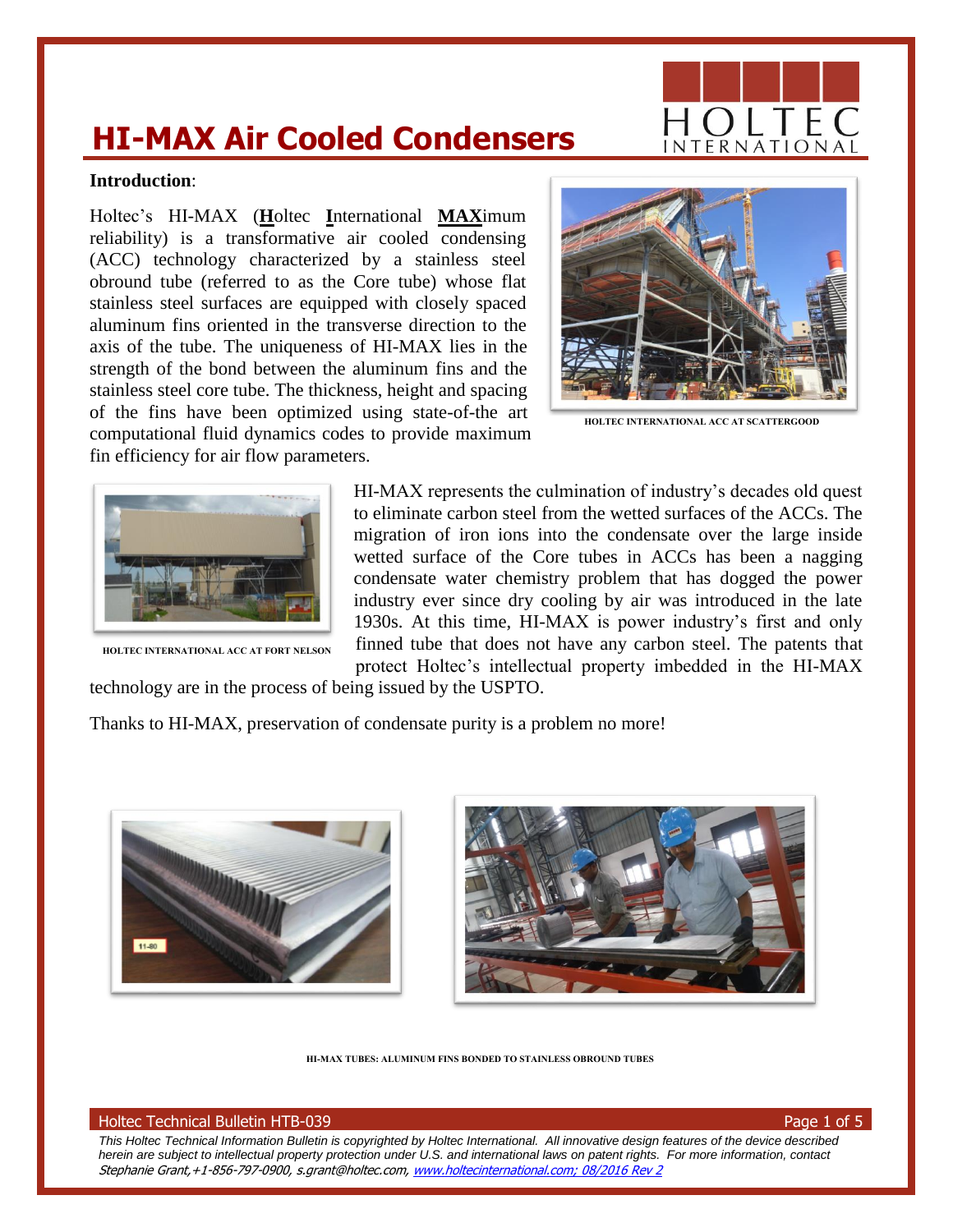

**HI-MAX PRESSURE CYCLING TEST EQUIPMENT** 

# **Qualification tests: The HI-MAX tube has been subjected to a battery of tests to establish its performance, viz:**

**•** Accelerated Corrosion Testing: The accelerated corrosion test, conducted in accordance with ASTM B117-07(also known as "the Salt Spray test") showed HI-MAX's corrosion resistance to be incomparably superior to the tubes made of galvanized carbon steel.

**•** Brazed joint strength test: Subjecting the finned obround tube to an elevated internal pressure provides a

direct measure of the bond strength between the tube and the fin. In the destructive tests, the HI-MAX tube begins to lose bond integrity at 35 psig which is comparable to finned carbon steel tubes. These pressure tests indicate that the fin to tube joint strength in HI-MAX is as high as a conventional steel tube used in the industry.

**•** Cyclic Fatigue tests: The State of vacuum in the HI-MAX tube varied to emulate cyclic loading on the HI-MAX brazed joints at varying power levels and start up/shutdown conditions. The Joint passed 30,000 cycles of pressure cycling equivalent to over 80 years of service assuming one plant start up and shut down every day.





**CYCLIC FATIGUE TESTING OF HI-MAX TUBE**

#### Holtec Technical Bulletin HTB-039 Page 2 of 5

*This Holtec Technical Information Bulletin is copyrighted by Holtec International. All innovative design features of the device described herein are subject to intellectual property protection under U.S. and international laws on patent rights. For more information, contact*  Stephanie Grant,+1-856-797-0900, s.grant@holtec.com, [www.holtecinternational.com;](http://www.holtecinternational.com/) 08/2016 Rev 2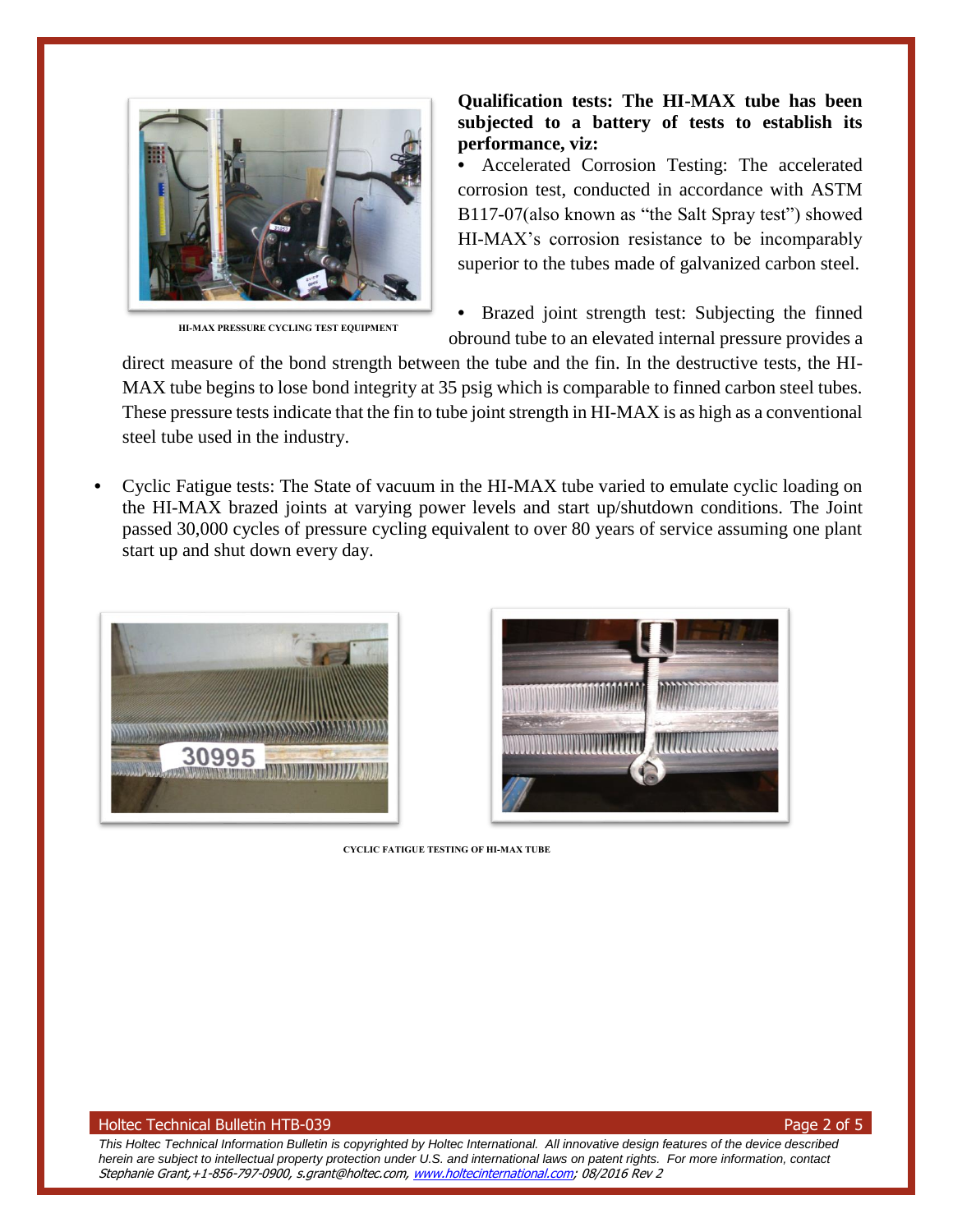# **Codes and Consensus Standards:**

Holtec utilizes an array codes and consensus standards in the design of ACCs. Holtec is a founding member of the HEI standards for ACCs. The table blow provides a succinct summary:

| No. | <b>ACC Component</b>    | Publisher of the<br>standard |
|-----|-------------------------|------------------------------|
|     | <b>Structural Steel</b> | <b>AISC</b>                  |
| 2   | Ducting                 | <b>ASME</b>                  |
| 3   | <b>Tube Bundles</b>     | <b>ASTM</b>                  |
| 4   | <b>Motors</b>           | <b>NEMA</b>                  |
| 5   | Gearbox                 | <b>AGMA</b>                  |
| 6   | Fan                     | <b>CTI</b>                   |
| 7   | Deaerator               | <b>HEI</b>                   |
| 8   | <b>SJAE/LRVP</b>        | <b>ACC HEI</b>               |
| 9   | Valves                  | <b>ASME</b>                  |

### **Advantages of HI-MAX**:

Historically, the ACC tube bundle becomes a veritable source of iron contamination of the circulating condensate forcing the plant owner to use 100% condensate polishing to prevent internal corrosion of the power cycle components. Replacing carbon steel tubes with stainless steel in HI-MAX eliminates the principal source of corrosion species which makes a polishing system superfluous. Users have gone to the extent of replacing carbon steel ducting and headers with stainless steel, to eliminate the threat of internal corrosion. Removing the polisher has the salutary advantage of simplified piping and reduced operating costs (resin replacement and disposal). Thus, a HI-MAX equipped ACC will help a power plant avoid ageing from corrosion and promote a longer service life.

#### **State-of-the-art design methods:**

Holtec utilizes the Computational Fluid Dynamics (CFD) code FLUENT to predict thermal-hydraulic performance of its ACCs to quantify effects of chronic factors such as wind. Design measures developed using FLUENT have been incorporated in Holtec ACC design methods thus insuring Holtec ACCs the performance certainty that was beyond the reach of the classical empirical (Bernoulli) solution methods still used by many in the industry. Finite Element Analysis Code ANSYS or STAAD-PRO is used to study the effects of wind loading and earthquakes on ACCs. Holtec's use of these state-of-the-art tools makes HI-MAX the industry's only ACC whose reliability and operability are rigorously validated by the same tools that are used to design Holtec's SMR-160 reactor and used nuclear fuel storage and transport casks

# **Standardization:**

Holtec's HI-MAX is industry's first standardized ACC designed to meet any site requirements without extensive custom engineering. The pre-engineered, standard cell can be designed to meet the performance specification and erection strategy at any site. The result is an efficient design process that is fully informed by the Company's Lessons Learned database. The benefits of standardization include:

#### Holtec Technical Bulletin HTB-039 Page 3 of 5

*This Holtec Technical Information Bulletin is copyrighted by Holtec International. All innovative design features of the device described herein are subject to intellectual property protection under U.S. and international laws on patent rights. For more information, contact*  Stephanie Grant, +1-856-797-0900, s.grant@holtec.com, [www.holtecinternational.com;](http://www.holtecinternational.com/) 08/2016 Rev 2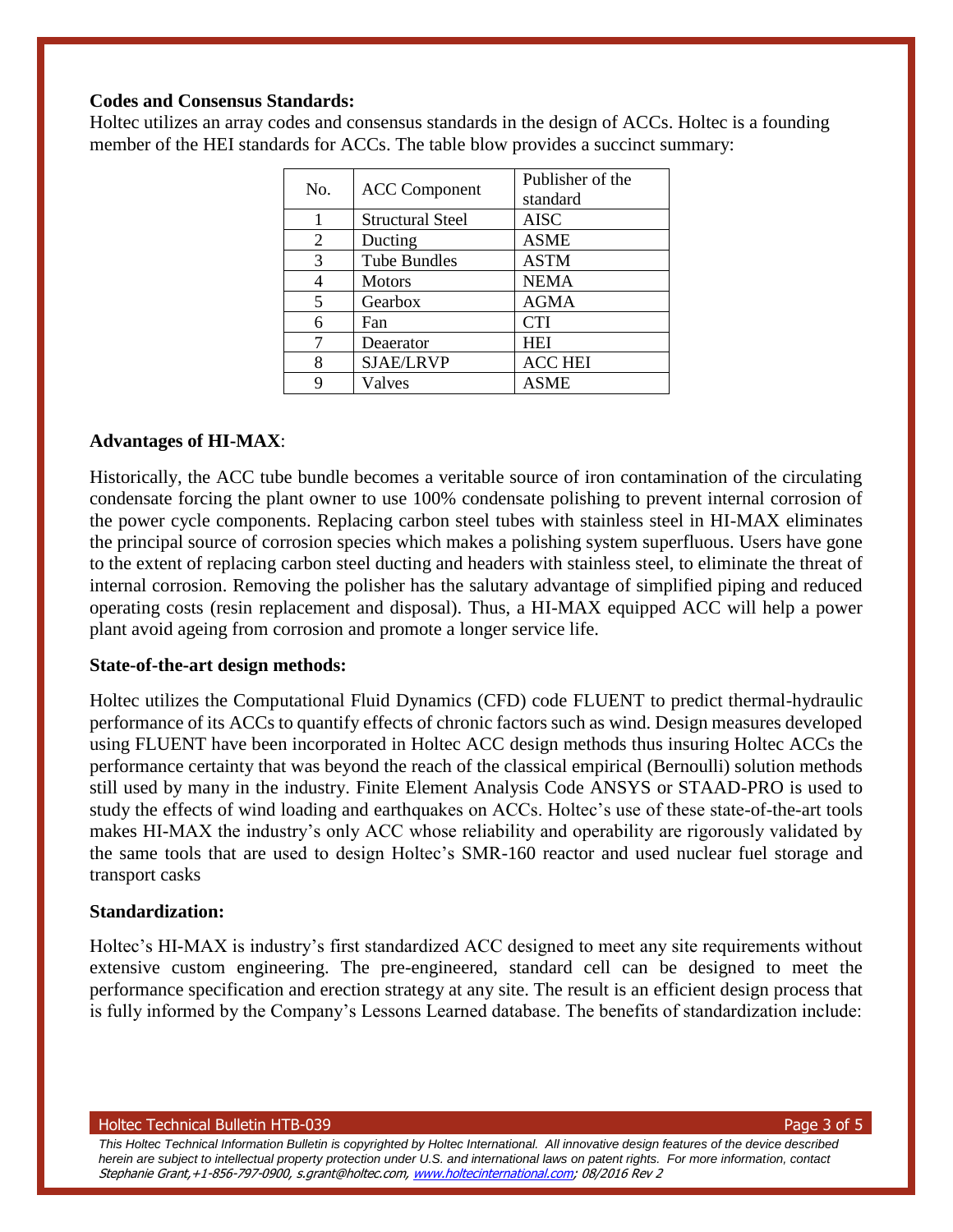

**MODULAR CELL BEING HOISTED INTO POSITION.**

- Reduced lead-times.
- Flexibility in the field during construction.
- Shorter overall project schedule.

#### **Modularization:**

Holtec's standard ACC cell is designed is guided by the goal to minimize the total installed cost to the owner. Modularization can reduce construction time and cost by as much as 40%. Traditionally, ACCs have been erected in a stick built fashion, where field construction costs can exceed the cost of the equipment. Holtec's engineers have reduced the

number of pieces shipped to site by optimizing the modular ACC erection sequence. For instance,

Holtec's engineers have reduced the fan deck from thirty pieces to four subassemblies shipped to the site. On site work that is normally performed at elevations as high as 130 feet, can now be completed at grade. Since assembly at elevation is limited by the reach and lifting capacity of the site's crane, an entire fully loaded cell can be assembled at grade and placed on the support structure in a single lift.



**HI-MAX MANUF. FACILITY IN DAHEJ, INDIA**

Like all Holtec's systems and components, the supply of the ACCs is vertically integrated



**HI-MAX MANUF. FACILITY IN DAHEJ, INDIA**

The design work is carried out in the Company's Marlton ,NJ and San Diego, CA operation centers with participation from Pune', India in the structural analysis and CFD analysis areas.

Holtec's new fabrication facility in Dahej, India produces HI-MAX fin tubes and assembles the tubes into bundles using techniques that ensure the highest levels of quality, performance, and cost competitiveness on the global market. Stainless steel (HI-MAX) is the preferred heat transfer

surface for most applications. The plant is focused on making HI-MAX tubes but can be re-fixtured in a short time to produce conventional carbon steel tubes with aluminum fins, offered under the trade name HI-MAX CAL (**C**arbon steel/**Al**uminum).

## **Culture of Quality**

**Vertical integration:**

The entire ACC design/manufacturing life cycle occurs under a stringent culture of quality assurance that has helped the Company become America's leading supplier of engineered equipment and systems to the world's power industry. Holtec's high caliber quality assurance program operates under approval from United States Nuclear Regulatory Commission (the Company maintains eight dockets) as well as ASME, ISO-9000, and various other national and international nuclear authorities. Holtec's corporate

#### Holtec Technical Bulletin HTB-039 Page 4 of 5

*This Holtec Technical Information Bulletin is copyrighted by Holtec International. All innovative design features of the device described herein are subject to intellectual property protection under U.S. and international laws on patent rights. For more information, contact*  Stephanie Grant,+1-856-797-0900, s.grant@holtec.com, [www.holtecinternational.com;](http://www.holtecinternational.com/) 08/2016 Rev 2